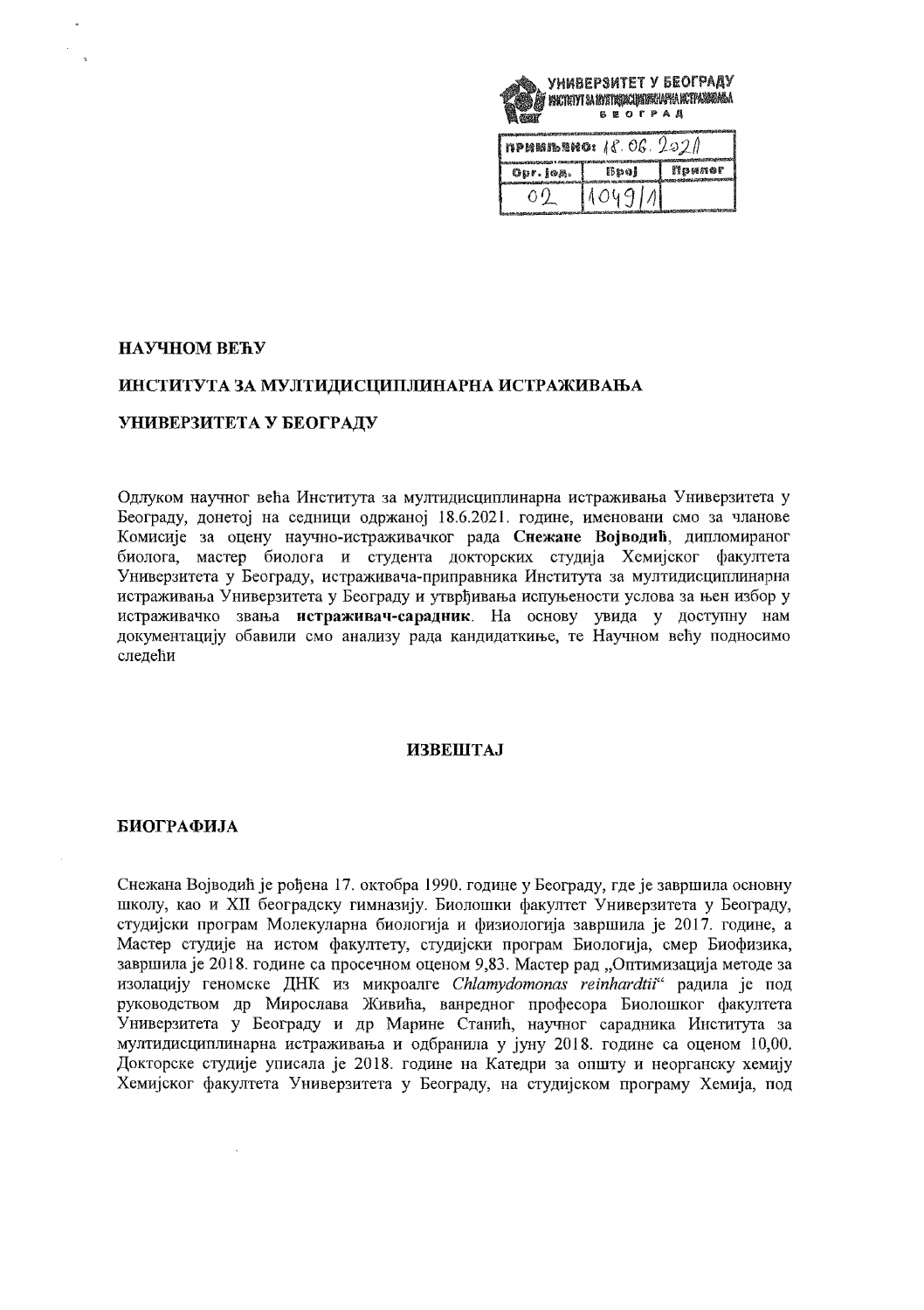руководством др Милице Миленковић, доцента Хемијског факултета Универзитета у Београду. Положила је све испите по плану и програму са просечном оценом 10,00.

На Институту за мултидисциплинарна истраживања Универзитета у Београду усавршава се од 2018. године, а од 01.03.2019. до 29.08.2019 године била је и стипендиста мећународног пројекта из програма НАТО Наука за мир и безбедност (NATO Science for Peace and Security),  $\pi$ on  $\pi$  називом "Radiation Hormesis for Higher Microalgae Biofuels Yield" (број пројекта Г5320). Тенутно у свом научном раду Снежана Војводић проучава промене у структури и функцији ћелијског зида зелених једноћелијских алги (микроалги) приликом излагања повећаним концентрацијама јона тешких метала и ниским дозама јонизујућег зрачења. У оквиру рада на НАТО пројекту усавршавала се на Бејлор Универзитету, Вако, Тексас, САД током октобра 2019. године. Тамо се у Центру за микроскопију, под менторством др Бернта Зекмана (Bernd Zechmann), директора Центра обучавала за рад на трансмисионом и скенирајућем електронском микроскопу као и конфокалном микроскопу. Од маја 2020. године запослена је као истраживач-приправник на Одсеку за науку о живим системима Института за мултидисциплинарна истраживања Универзитета у Београду.

Кандидаткиња има пријављену тему докторске дисертације под називом "Испитивање интеракција јона Cu(II) і Mn(II) са структурним полимерима ћелијског зида и мукуса једноћелијске алге Chlorella sorokiniana изложене абиотичком стресу" на Хемијском факултету Универзитета у Београду. Веће научних области природних наука, на Универзитету у Београду на седници одржаној 27. маја 2021. донело је одлуку о сагласности на предлог дате теме докторске дисертације Снежане Војводић. За менторе су одређени др Далибор Станковић, доцент Хемијског факултета, Универзитета у Београду и др Марина Станић, виши научни сарадник Института за мултидисциплинарна истраживања, Универзитета у Београду.

## БИБЛИОГРАФИЈА

 $\overline{a}$ 

Досадашње резултате истраживања кандидаткиња је публиковала у следећим научним радовима и саопштењима:

# Рад публикован у врхунском међународном часопису (М21)

1. Vojvodić S, Danilović Luković J, Zechmann B, Jevtović M, Bogdanović Pristov J, Stanić M, Lizzul A. M, Pittman K. J, Spasojević I. The effects of ionizing radiation on the structure and antioxidative and metal-binding capacity of the cell wall of microalga Chlorella sorokiniana. Chemosphere  $260:$ 2020. 127553. DOI:10.1016/j.chemosphere.2020.127553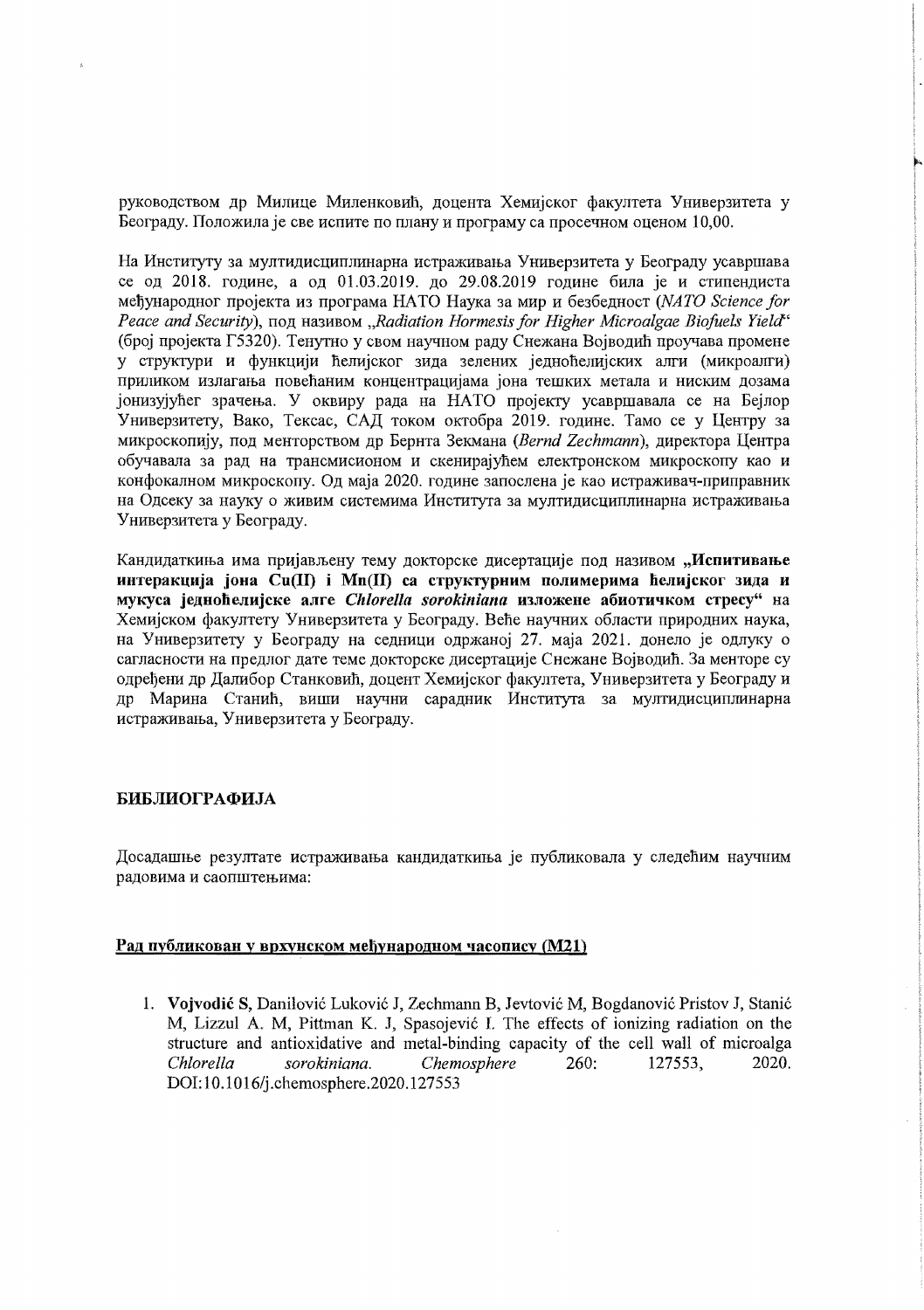# Радови публиковани у истакнутом међународном часопису (М22)

- 1. **Vojvodic** S, Stanic M, Zechmann B, DuCic T, Zizic M, Dimitrijevic M, Danilovic Lukovic J, Milenkovic R. M, Pittman J. K, Spasojevic L Mechanisms of detoxification of high copper concentrations by the microalga *Chiarella sorokiniana. Biochemical Journal*  477: 3729 - 3741, 2020. *DOI:https:lldoi.orgl10.l042/BCJ20200600*
- 2. Kučírková T, Stiborek M, Dúcka M, Navrátilová J, Bogdanovic Pristov J, Popovic-Bijelic A, **Vojvodic** S, Preisler **J,** Kanicky V, Smarda **J,** Spasojevic I, Benes P. Anticancer effects of wedelolactone: interactions with copper and subcellular localization. *Metallomics* 10: 1524 -1531, 2018. *DOI:https://doi.org/10.1039/C8MT00191J*

# Саопштења са међународног скупа штампано у изводу (М34)

- 1. **Vojvodic S, Danilovic Lukovic J, Zechmann B, Bogdanovic Pristov J, Stanic M, Pittman** J, Spasojevic L Adaptive response of *Chiorella sorokiniana* to ionizing radiation on the level of cell wall. 7th European Phycological Congress, August 25 - 30, 2019, Zagreb, Croatia. Eur J Phycol. 2019;54: 166.
- 2. Danilovic Lukovic **J,** Zechmann B, **Vojvodic S,** Bogdanovic Pristov **J,** Stanic M, Pittman **J,** Spasojevic L The effects of ionizing radiation on the cell wall of microalgae *Chlorella sorokiniana* - TEM study. 14th Multinational Congress on Microscopy. September 15 20,2019, Belgrade, Serbia, pp. 152

# Саопштења са скупа националног значаја штампано у изводу (М64)

- 1. Romanovic M, Danilovic Lukovic J, Morina A, **Vojvodic** S, Stanic M, Spasojevic 1. Uticaj niskih doza X-zracenja na parametre vijabilnosti jendocelijske alge *Chlamydomonas reinhardtii.* Drugi Kongres Biologa Srbije, Septembar 25 - 30, 2018, Kladovo, Srbija, Knjiga sažetaka, pp 222. (isbn 978-86 81413-08-1)
- 2. **Vojvodic** S, Stanic M, Romanovic M, Dimitrijevic M, Bogdanovoc Pristov J, Morina A, Pittman **J,** Spasojevic L Hormetic effect of low-dose radiation of lipide production in *Chlorella sorokiniana.* Serbian Biochemical Society, Eight Coference with international participation, November 16, 2018. Novi Sad, Serbia. Book of Abstracts pp 193. (isbn 978-86-7220-096-6)